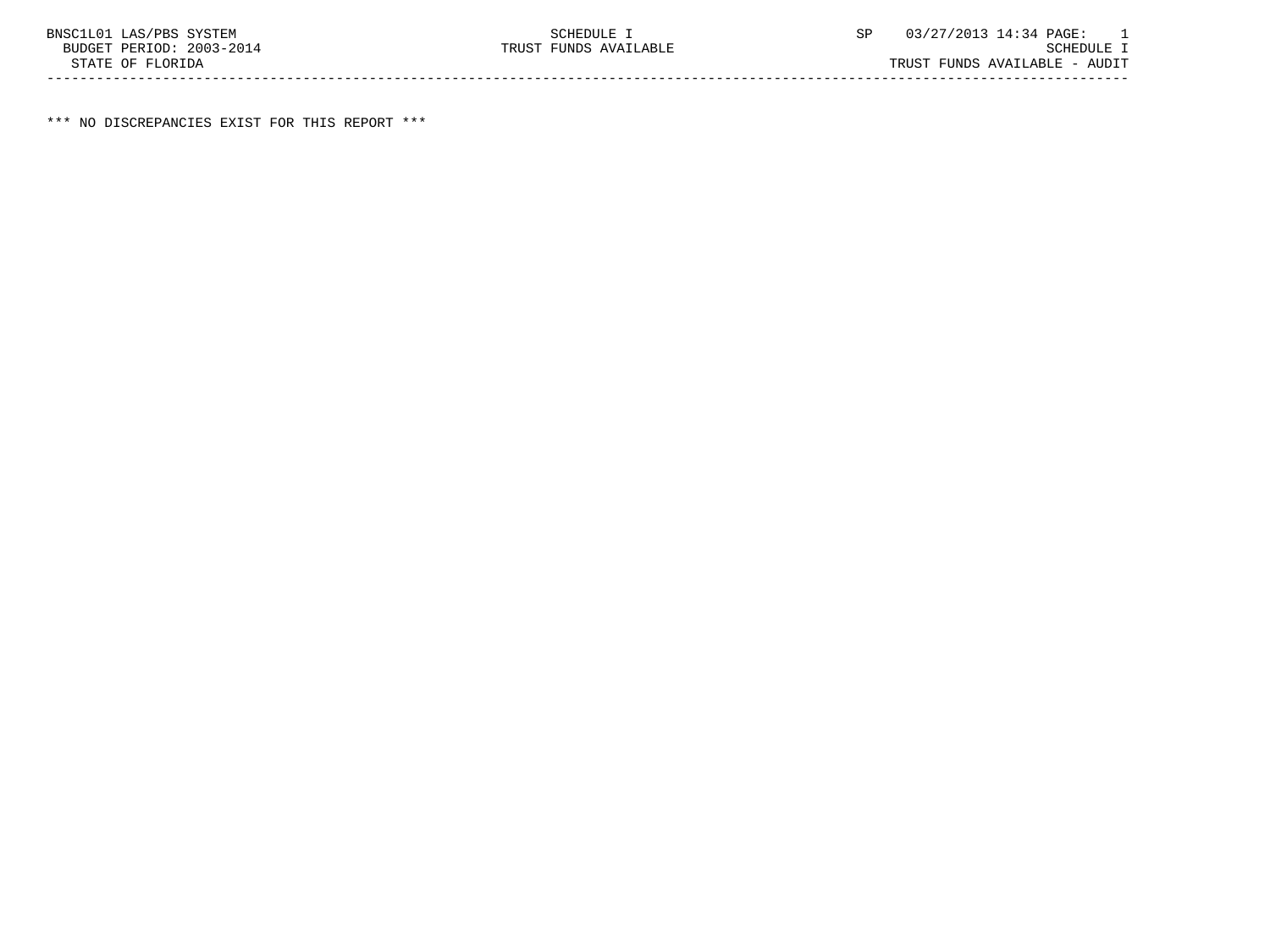STATE OF FLORIDA TRUST FUNDS AVAILABLE

-----------------------------------------------------------------------------------------------------------------------------------

| FY 2013-14 FY 2013-14 |                         |
|-----------------------|-------------------------|
|                       | AGY FIN REQ AGY AMD REQ |
| COL A12               | COL A14                 |

## HIWAY SAFETY/MTR VEH, DEPT 76000000

FUND: HIGHWAY SAFETY OPER TF 2009

SECTION I: DETAIL OF REVENUES

|                            | REVENUE CAP SVC |             | <b>AUTH</b>     | MATCHING %      | <b>CFDA</b> |               |              |
|----------------------------|-----------------|-------------|-----------------|-----------------|-------------|---------------|--------------|
|                            | CODE            | CHG %       | ST              | $I/C$ LOC $I/C$ | NO.         |               |              |
|                            |                 |             |                 |                 |             |               |              |
| 01 AUTOMATED LP FEE        | 000100 YES 8.0  |             | 320.04<br>0.00  | 0.00            |             | 19,507,990    | 19,655,162   |
| 02 DECAL/FLEET LP          | 000100 YES 8.0  |             | 320.04<br>0.00  | 0.00            |             | 151,836       | 134,639      |
| 03 COST RECOVERY FEE       | 000100 YES 8.0  |             | 322.20<br>0.00  | 0.00            |             | 250,796       | 147,920      |
| 04 DATA SALES              | 000100 YES 8.0  |             | 320.05<br>0.00  | 0.00            |             | 811,709       | 731,186      |
| 05 DRIVER EDUCATION FEES   | 000100 YES 8.0  |             | 322.095<br>0.00 | 0.00            |             | 1,831,579     | 1,636,927    |
| 06 FRVIS                   | 000100 YES 8.0  |             | 320.03<br>0.00  | 0.00            |             | 25,535,284    | 25,878,744   |
| 07 DDL DRIVING RCRDS       | 000100 YES 8.0  |             | 322.20<br>0.00  | 0.00            |             | 77,146,509    | 74,857,265   |
| 08 DRIVER LICENSE FEES     | 000100 YES 8.0  |             | 322.06<br>0.00  | 0.00            |             | 35,520,109    | 37, 189, 828 |
| 09 SECURITY DEPOSITS       | 000100 YES 8.0  |             | 322.20<br>0.00  | 0.00            |             | 988,760       | 997,904      |
| 10 LOOKUP CERTIFIED COPY   | 000100 YES 8.0  |             | 322.20<br>0.00  | 0.00            |             | 238,923       | 220,729      |
| 11 LIC PLT RPLC REG FEE    | 000100 YES 8.0  |             | 320.06<br>0.00  | 0.00            |             | 113, 363, 661 | 115,671,772  |
| 12 ODOMETER FRAUD FEES     | 000100 YES 8.0  |             | 319.324<br>0.00 | 0.00            |             | 5,235,001     | 5,758,751    |
| 14 CIVIL FINE PENALTIES    | 000100 YES 8.0  |             | 318.21<br>0.00  | 0.00            |             | 11,707,349    | 13,198,549   |
| 15 MOTORCYLE SAFEY ED FEES | 000100 YES 8.0  |             | 0.00<br>320.08  | 0.00            |             | 1,619,239     | 1,748,286    |
| 17 MAIL AND SVC FEES       | 000100 YES 8.0  |             | 320.04<br>0.00  | 0.00            |             | 4,751,607     | 5,134,038    |
| 19 MBLE HMS INSTRS FEE     | 000100 YES 8.0  |             | 320.824<br>0.00 | 0.00            |             | 119,033       | 117,979      |
| 21 MOTORBOAT REVOLVING TF  | 000100 YES 8.0  |             | 328.76<br>0.00  | 0.00            |             | 803,728       | 803,728      |
| 22 TRANSFER FROM TRP K     | 001903 NO       | 0.0<br>338. | 0.00            | 0.00            |             | 18,817,727    | 18,018,519   |
| 23 FDOT I-4 CORR PRJCT     | 001903 NO       | 0.0<br>GAA  | 0.00            | 0.00            |             | 1,691,871     | 1,500,000    |
| 24 WORK ZONE SP CONTRL     | 001903 NO       | 0.0<br>GAA  | 0.00            | 0.00            |             | 8,641,551     | 6,958,682    |
| 26 ORLANDO/ORNG CITY EXPW  | 001903 NO       | 0.0<br>GAA  | 0.00            | 0.00            |             | 747,052       | 747,052      |
| 28 BCKGRND CKS DL/DMV      | 001500 NO       | 8.0         | 215.405<br>0.00 | 0.00            |             | 1,517,164     | 1,459,536    |
| 29 INTEREST INCOME         | 000500 NO       | 8.0         | 215.49<br>0.00  | 0.00            |             | 1,400,000     | 1,000,000    |
| 31 FTS \$10-\$5 OPER TF    | 000100 YES 8.0  |             | 320.04<br>0.00  | 0.00            |             | 4,715,655     | 5,025,191    |
| 34 REAL ID GRANTS          | 000700 NO       | 0.0<br>GAA  | 0.00            | 0.00            | 97.067      |               | 1,433,411    |
| 35 REFLECTORIZATION FEE    | 000100 YES 8.0  |             | 320.06<br>0.00  | 0.00            |             | 9,109,007     | 9,157,183    |
| 36 SPECIALIZED/PER/PLATES  | 000100 YES 8.0  |             | 320.08<br>0.00  | 0.00            |             | 9,710,014     | 10,119,421   |
| 37 ALLIGATOR ALLEY         | 001903 NO       | 0.0<br>GAA  | 0.00            | 0.00            |             | 1,217,784     | 1,043,536    |
| 38 TRANS JNT DISPTCH       | 001903 NO       | 0.0<br>GAA  | 0.00            | 0.00            |             | 140,000       | 140,000      |
| 42 REBUILT TITLE FEE       | 000100 YES 8.0  |             | 319.32<br>0.00  | 0.00            |             | 10,554        | 69,617       |
| 48 SALE OF SURPLUS PROP    | 002900 NO       | 8.0<br>GAA  | 0.00            | 0.00            |             | 500,000       | 500,000      |
| 49 DDL CRED CARD SVC CHRG  | 000100 YES 8.0  |             | 320.04<br>0.00  | 0.00            |             | 475,555       | 420,242      |
| 52 PAPER TITLE FEE         | 000100 YES 8.0  |             | 0.00<br>319.32  | 0.00            |             | 8,871,911     | 8,694,572    |
| 53 FR REINSTATEMENT FEES   | 000100 YES 8.0  | 324         | 0.00            | 0.00            |             | 27,740,758    | 29,821,817   |
| 55 HAZMAT ADMIN FEE        | 000100 YES 8.0  | 322         | 0.00            | 0.00            |             | 159,762       | 135,249      |
| 60 DUI SCHOOL FEE          | 000100 YES 8.0  |             | 322.293<br>0.00 | 0.00            |             | 824,858       | 744,631      |
| 66 WORTHLESS CHK REIN FEES | 000100 YES 8.0  |             | 320.04<br>0.00  | 0.00            |             | 94,963        | 89,045       |
| 67 DEALER PUBL SVC CHRG    | 000100 YES 8.0  |             | 320.04<br>0.00  | 0.00            |             | 23,019        | 19,582       |
| 69 ADJ FY12-13 WORKZONE    | 001903 NO       | 0.0<br>GAA  | 0.00            | 0.00            |             |               | 1,682,869-   |
| 70 FIRST NET GRANT         | 001510 NO       | 0.0<br>GAA  | 0.00            | 0.00            | 11.549      |               | 4,882,980    |
| 77 BAR HEARING FEE         | 000100 YES 8.0  | 322         | 0.00            | 0.00            |             | 1,034,967     | 965,202      |
| 78 VOL CONTRIB FEES        | 000100 YES 8.0  | 320         | 0.00            | 0.00            |             | 133,606       | 345          |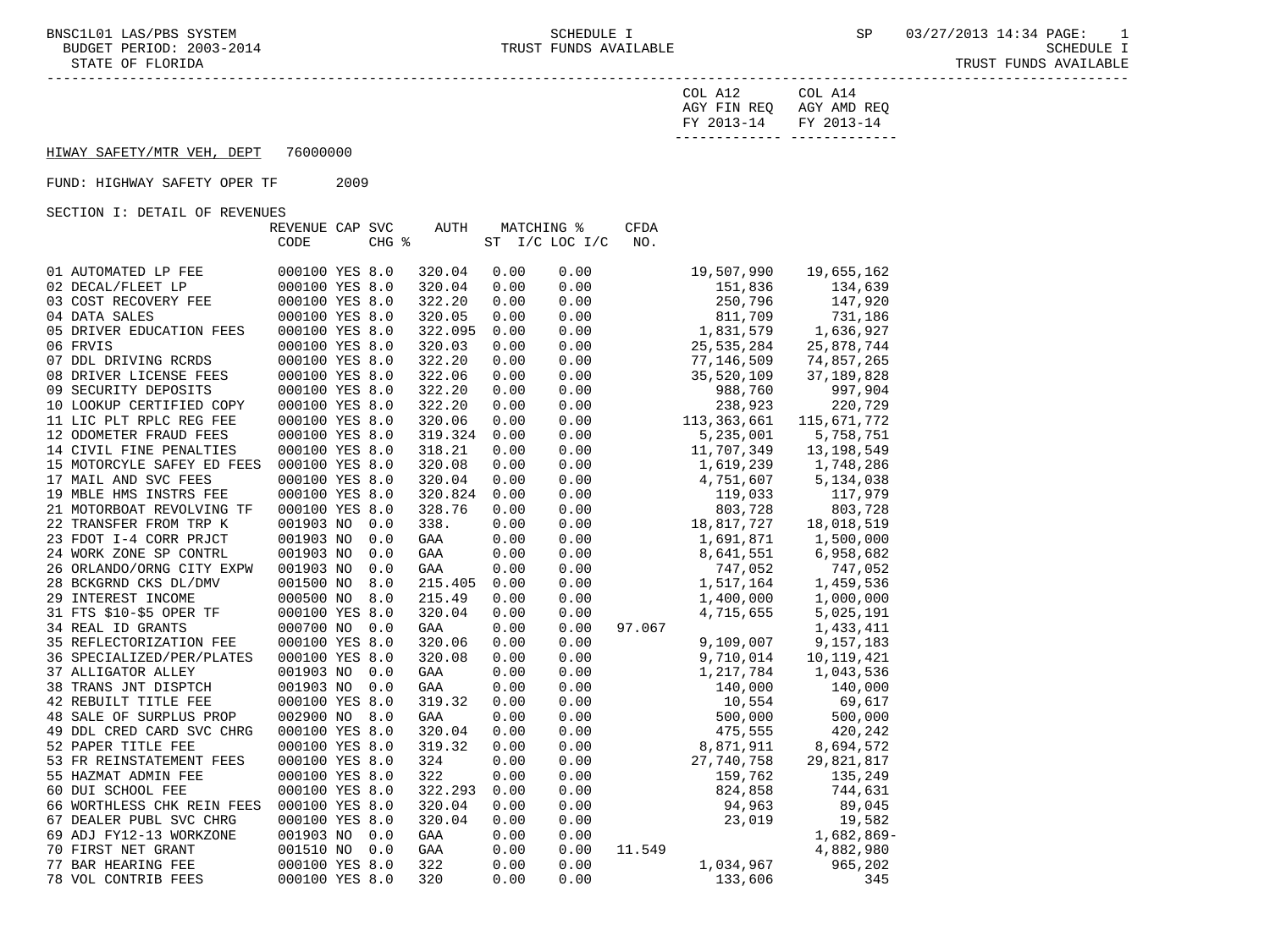STATE OF FLORIDA AND INTERNATIONAL STATE OF FUNDS AVAILABLE

-----------------------------------------------------------------------------------------------------------------------------------

| FY 2013-14 FY 2013-14   |         |
|-------------------------|---------|
| AGY FIN REO AGY AMD REO |         |
| COL A12                 | COL A14 |

HIWAY SAFETY/MTR VEH, DEPT 76000000

FUND: HIGHWAY SAFETY OPER TF 2009

SECTION I: DETAIL OF REVENUES

|                          | REVENUE CAP SVC<br>CODE | CHG % | AUTH    | MATCHING % | ST I/C LOC I/C | CFDA<br>NO. |            |            |
|--------------------------|-------------------------|-------|---------|------------|----------------|-------------|------------|------------|
|                          |                         |       |         |            |                |             |            |            |
| 89 IGNITION INTERLOCK    | 000100 YES 8.0          |       | 322.271 | 0.00       | 0.00           |             | 137,053    | 140,086    |
| 91 MOTOR CARR GRANT REVS | 000700 NO               | 0.0   | GAA     | 0.00       | 0.00           | 20.218      | 10,469,912 | 10,469,912 |
| 92 TRANSFER FR FDOT-MCC  | 001903 NO               | 0.0   | GAA     | 0.00       | 0.00           |             | 21,717,509 | 19,907,034 |
| 97 ADV REPL FEE CATCH UP | 000100 YES 8.0          |       | 320.06  | 0.00       | 0.00           |             | 9,355,082  |            |
| 99 ADJ EDR REV 12-13     | 000100 YES 0.0          |       | GAA     | 0.00       | 0.00           |             |            | 5,080,667  |
|                          |                         |       |         |            |                |             |            |            |

TOTAL TO LINE B IN SECTION IV 438,840,447 440,744,050 ============= =============

SECTION II: DETAIL OF NONOPERATING EXPENDITURES

|                                        | OBJECT<br>CODE | TRANSFER<br>BE<br><b>TO</b> | <b>CFDA</b><br>NO. |                  |                   |
|----------------------------------------|----------------|-----------------------------|--------------------|------------------|-------------------|
| 01 TRANSFER TO BE 76210100             | 810000         | 76210100                    |                    | $32, 236, 311 -$ | 32,947,298-       |
| 01 TRANSFER TO BE 76210100             | 810000         | 76210100                    |                    | 22,881,915-      | $22,660,415-$     |
| 01 TRANSFER TO BE 76210100             | 810000         | 76210100                    |                    | $221.297.885 -$  | $226, 335, 827 -$ |
| 01 TRANSFER TO BE 76210100             | 810000         | 76210100                    |                    | 2,735,995-       | 2,735,995-        |
| <b>TRANSFER TO BE 76210100</b><br>01   | 810000         | 76210100                    |                    | 32,217,226-      | 32,217,226-       |
| 08 TRANSFER FROM BE 76010100           | 810000         | 76010100                    |                    | 22,881,915       | 22,660,415        |
| 09 TRANSFER FROM BE 76100100           | 810000         | 76100100                    |                    | 221,297,885      | 226, 335, 827     |
| 10 TRANSFER FROM BE 76100400           | 810000         | 76100400                    |                    | 2,735,995        | 2,735,995         |
| 11 TRANSFER FROM BE 76400100           | 810000         | 76400100                    |                    | 32,236,311       | 32,947,298        |
| 12 TRANSFER FROM BE 76100600           | 810000         | 76100600                    |                    | 32,217,226       | 32, 217, 226      |
| 13 REFUND STATE REVENUES               | 860000         |                             |                    | 300,000          | 300,000           |
| 14 GENERAL REVENUE SURCHARGE 8%        | 880800         |                             |                    | 30,031,763       | 29,779,610        |
| 15 PAYMENTS TO LOCAL GOVERNMENTS       | 810000         | 76210100                    |                    | 100,000          | 100,000           |
| 18 STATE TRUST FUND RESERVE            | 999000         |                             |                    | 16,630,948       | 16,864,659        |
| 20 RESERVE FOR RETIREMENT LIABILITY    | 994000         |                             |                    | 12,000,000       | 12,000,000        |
| 45 REO INCREASE IN LP REPLACEMENT COST | 999000         |                             |                    |                  | 7,500,000         |
| 46 ADJ TO NOP 12-13 FROM EDR ADJ       | 880000         |                             |                    |                  | 406,453           |
|                                        |                |                             |                    |                  |                   |
| TOTAL TO LINE E IN SECTION IV          |                |                             |                    | 59,062,711       | 66,950,722        |

============= =============

SECTION III: ADJUSTMENTS

OBJECT **CODE** 

------------- -------------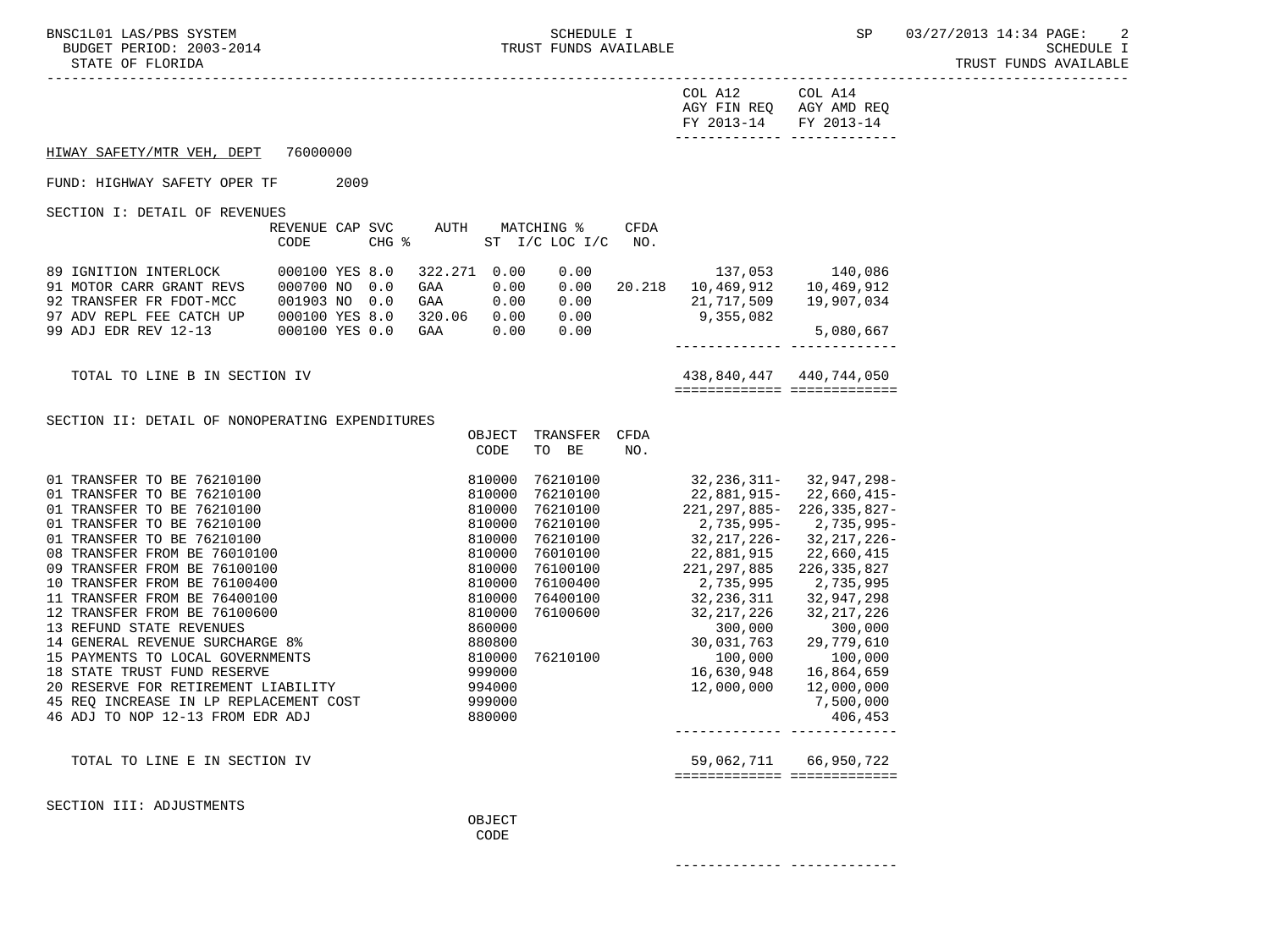| SCHEDULE I                                                                               |     |                                           | SP 03/27/2013 14:34 PAGE: 3<br>SCHEDULE I<br>TRUST FUNDS AVAILABLE                                                                                                                                               |
|------------------------------------------------------------------------------------------|-----|-------------------------------------------|------------------------------------------------------------------------------------------------------------------------------------------------------------------------------------------------------------------|
|                                                                                          |     | COL A14                                   |                                                                                                                                                                                                                  |
|                                                                                          |     |                                           |                                                                                                                                                                                                                  |
|                                                                                          |     |                                           |                                                                                                                                                                                                                  |
|                                                                                          |     |                                           |                                                                                                                                                                                                                  |
|                                                                                          |     |                                           |                                                                                                                                                                                                                  |
| (A)<br>(B)<br>TOTAL FUNDS AVAILABLE (LINE A + LINE B)<br>(C)<br>(D)<br>(E)<br>(F)<br>(G) |     | 440,744,050<br>505,542,596<br>418,813,184 |                                                                                                                                                                                                                  |
|                                                                                          | (H) | TRUST FUNDS AVAILABLE                     | COL A12<br>AGY FIN REQ AGY AMD REQ<br>FY 2013-14 FY 2013-14<br>============================<br>438,840,447<br>503,638,993<br>435,735,663<br>59,062,711 66,950,722<br>7,485,832 7,485,832<br>1,354,787 12,292,858 |

ADJUSTED UNRESERVED FUND BALANCE - JUNE 30 (I) 1,354,787 12,292,858